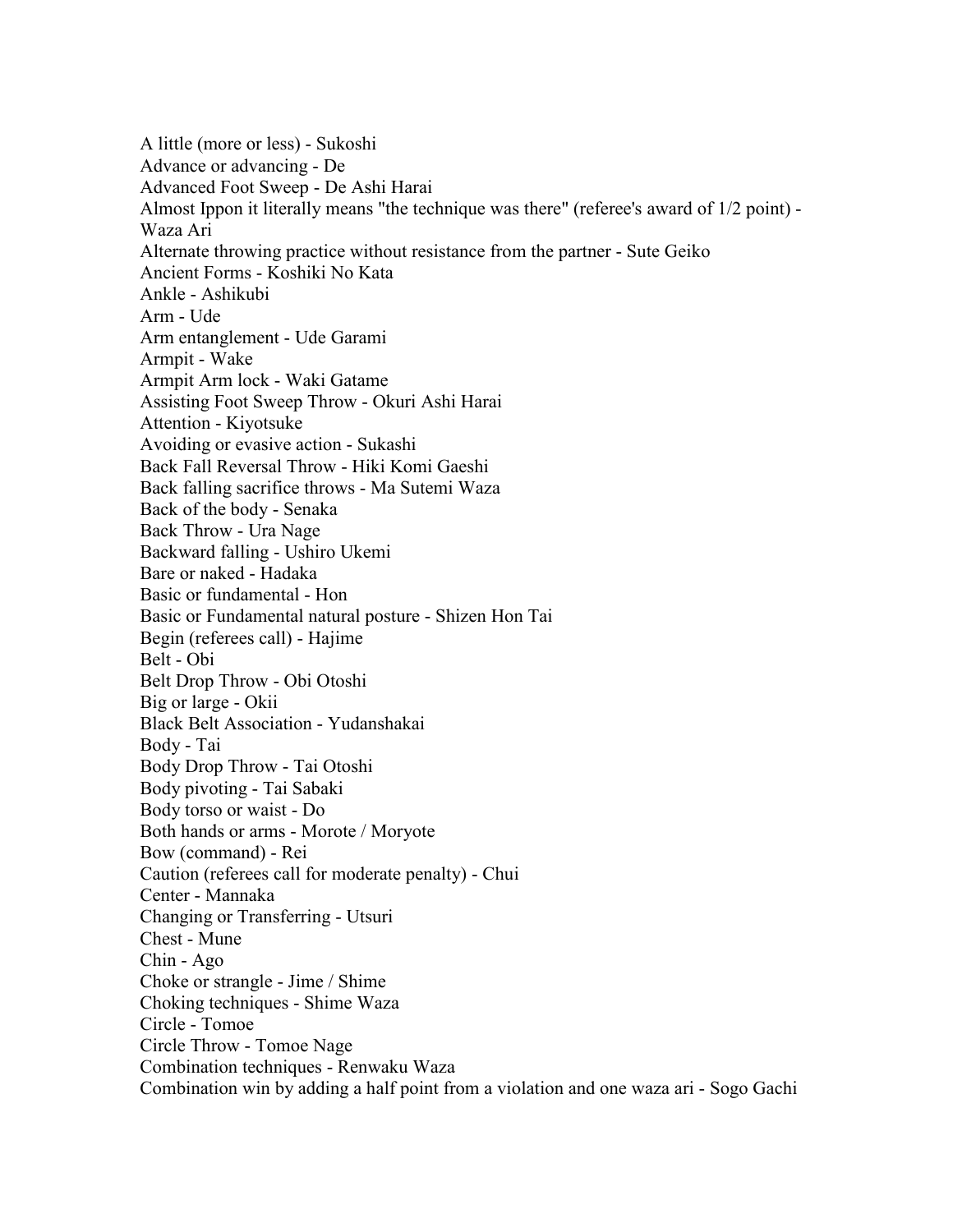Contest area - Shiaijo Continue (referee's call) - Yoshi Cooling off exercises in judo - Shumatsu Undo Corner - Sumi Corner Drop Throw - Sumi Otoshi Corner Reversal Throw - Sumi Gaeshi Counter - Gaeshi / Kaeshi Countering Techniques - Kaeshi Waza Crab Claw Throw - Kani Basami 1 Cross - Juji Cross arm lock - Juji Gatame Crush - Hishigi Dash, hook or break - Gake Dead Tree Drop Throw - Kuchiki Taoshi Decision (call by the referee for judges' decision) - Hantai Decision or decisiveness (as in thinking fast) - Kime Decision win (referee's award) - Yusei Gachi Defense (to an attack) - Bogyo Degree in the Black Belt ranks - Dan Direct or flat - Ma Don't move (referee's call) - Sono Mama Double handed - Ryote Down - Shita Draw match (referees call) - Hiki Wake Drop - Otoshi Eighth degree black belt - Hachidan Elbow - Hiji Entangle, twist or entwine - Garami Entangled Leg lock - Ashi Garami Entry methods into matwork - Hairi Kata Entry, part of a judo throw - Tsukuri Escape (as from a pin) - Fusegi Execution, part of a judo throw - Kake Exercise in general - Taiso Face - Kao Falling methods or ways - Ukemi Falling methods to the rear - Koho Ukemi Fast - Hayai Faster; Hurry up - Haiyaku Favorite or best technique - Tokui Waza Fifth class Judo rank - Gokyu Fifth degree black belt - Godan Fifth Set of the Gokyo No Waza - Dai Gokyo Fingers - Yubi First class (brown belt) in Judo - Ikkyu First degree black belt - Shodan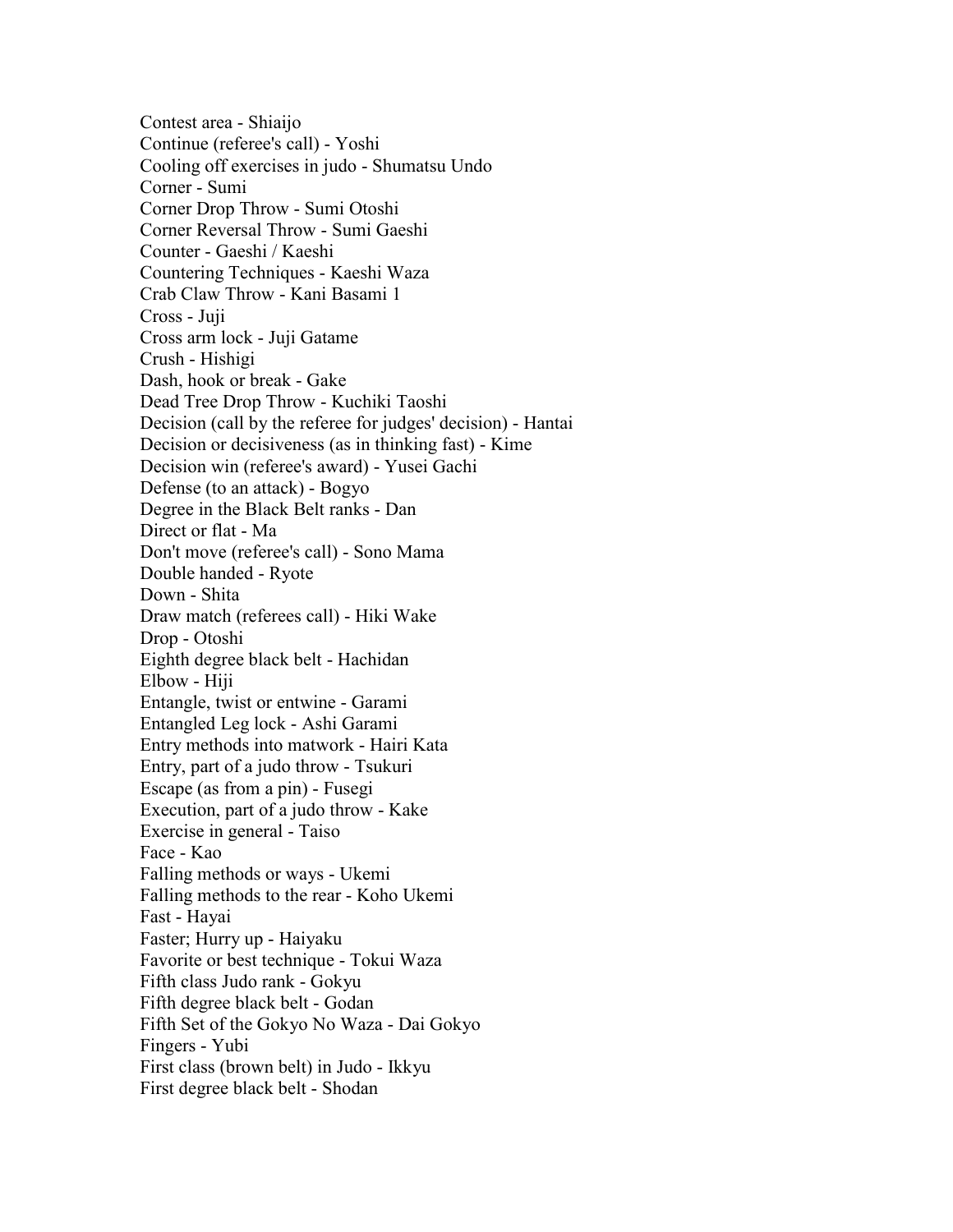First Set of the Gokyo No Waza - Dai Ikkyo Five stages of (throwing) techniques, the basic syllabus of Kodokan Judo - Gokyo No Waza Float or Floating - Uki Floating Drop - Uki Otoshi Floating Hip Throw - Uki Goshi Floating Hold - Uki Gatame Floating Technique Throw - Uki Waza Following foot walking - Tsugi Ashi Foot or Leg - Ashi Foot or Leg Techniques - Ashi Waza Foot Wheel or Whirl Throw - Ashi Guruma Formal 8 directions of off balancing - Happo No Kuzushi Formal forms of decision - Kime No Kata Formal forms of grappling - Katame No Kata Formal forms of self defense - Goshinjitsu No Kata Formal forms of throwing - Nage No Kata Formal pre arranged routine practice - Kata Forms of Five - Itsutsu No Kata Forms of Gentleness - Ju No Kata Forms of gripping an opponent - Kumi Kata Forward Falling - Mae Ukemi Forward or Front - Mae Forward rolling falling - Zempo Kaiten Ukemi Four corners (as in a hold down) - Shi Ho Fourth class judo rank - Yonkyu Fourth degree black belt - Yodan / Yondan Fourth Set of the Gokyo No Waza - Dai Yonkyo Free practice (sparring) - Randori Fundamental defensive posture - Jigo Hon Tai Full point by adding two waza ari scores (referee's call) - Waza Ari Awasete Ippon Gentle Arts. A style of martial arts - Jujitsu Grappling Techniques - Katame Waza Grappling; Locks and Holds - Katame / Gatame Grip or Grasp - Kumi Hand - Te Hand techniques - Te Waza Hard; stiff - Katai Head - Atama Heel Trip Throw - Kibisu Gaeshi Hell Strangle - Jigoku Jime High Lift Throw - Daki Age High Separation Throw - Daki Wakare Hip or waist - Goshi / Koshi Hip or waist techniques - Koshi Waza Hip Wheel or Whirl Throw - Koshi Guruma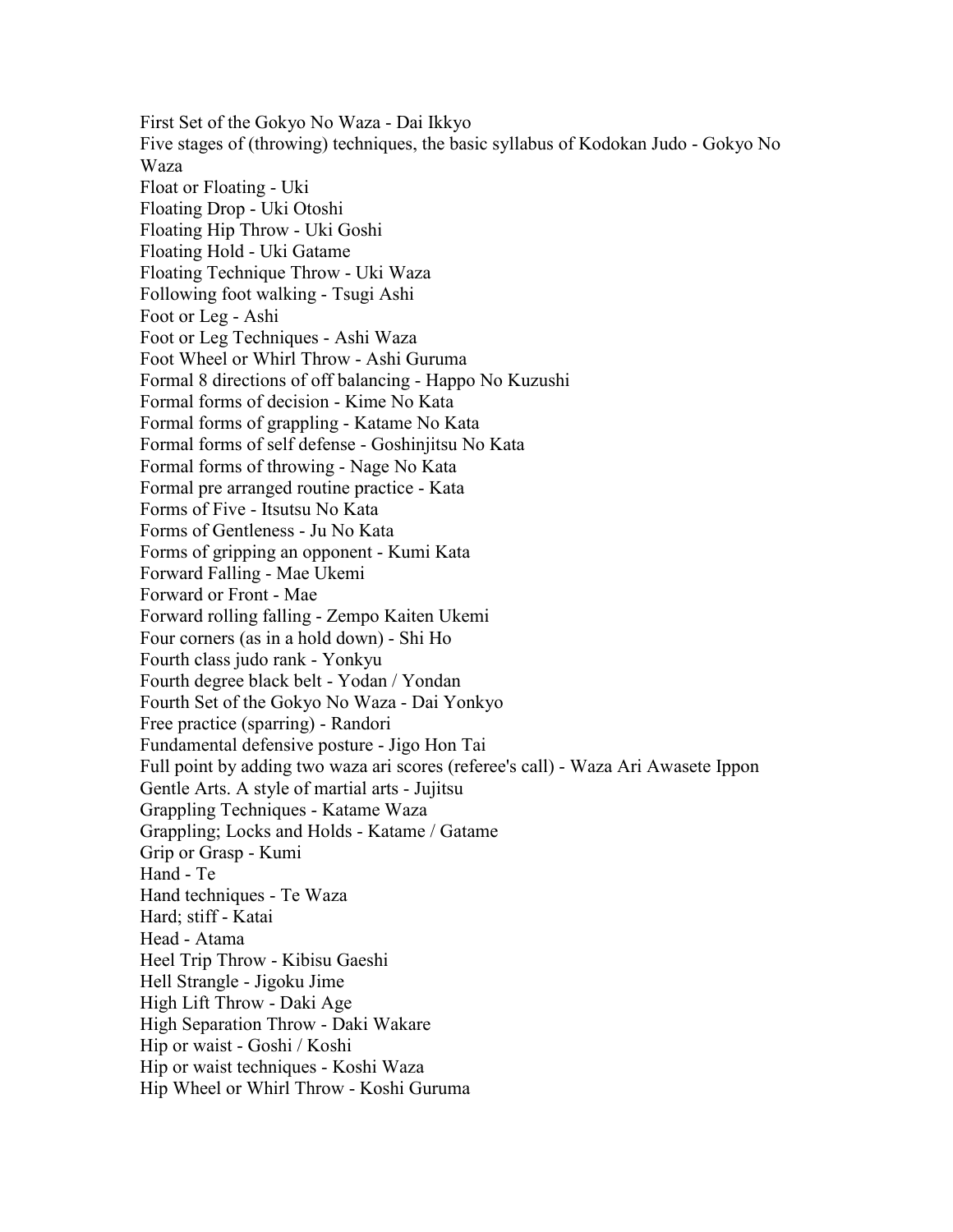Hold down (referee's call) - Osae Komi Hold down broken (referee's call) - Toketa Holder of any black belt rank - Yudansha Holder of any rank below black belt - Mudansha Holding or pinning techniques - Osae Komi Waza I surrender - Maitta Illegal act of locking the legs around the torso of an opponent - Do Jime Inner or Inside - Uchi Inner Thigh Avoidance Throw - Uchi Mata Sukashi Inner Thigh Counter Throw - Uchi Mata Gaeshi Inner Thigh Throw - Uchi Mata Inner Thigh Winding Throw - Uchi Mata Maki Komi Inner Winding Throw - Uchi Maki Komi Instantaneous promotion - Batsugun Institute of Judo in Tokyo, Japan - Kodokan Internal force or spiritual energy - Ki Jacket - Uwagi Joint locking techniques - Kansetsu Waza Judo practitioner or player - Judoka Judo uniform - Judogi / Gi Judo uniform lapel - Eri Knee - Hiza Knee Arm lock - Hiza Gatame Knee Wheel or Whirl - Hiza Guruma Kneeling bow - Za Rei Left - Hidari Left Defensive Posture - Hidari Jigo Tai Left Natural Posture - Hidari Shizen Tai Leg Arm lock - Ashi Gatame Lift or lifting - Tsuri Lift Pull Hip Throw - Tsuri Komi Goshi Lift pull or lifting pulling action - Tsuri Komi Lifting Hip Throw - Tsuri Goshi Light, easy - Karui Lock or Hold - Gatame / Katame Loss by rule violation (referees call) - Hansoku Make Loss of any type - Make Major Hip Throw - O Goshi Major Inner Counter Throw - O Uchi Gaeshi Major Inner Reaping Throw - O Uchi Gari Major Outer Counter Throw - O Soto Gaeshi Major Outer Drop Throw - O Soto Otoshi Major Outer Reaping Throw - O Soto Gari Major Outer Wheel or Whirl Throw - O Soto Guruma Major Outer Winding Throw - O Soto Maki Komi Major Wheel or Whirl - O Guruma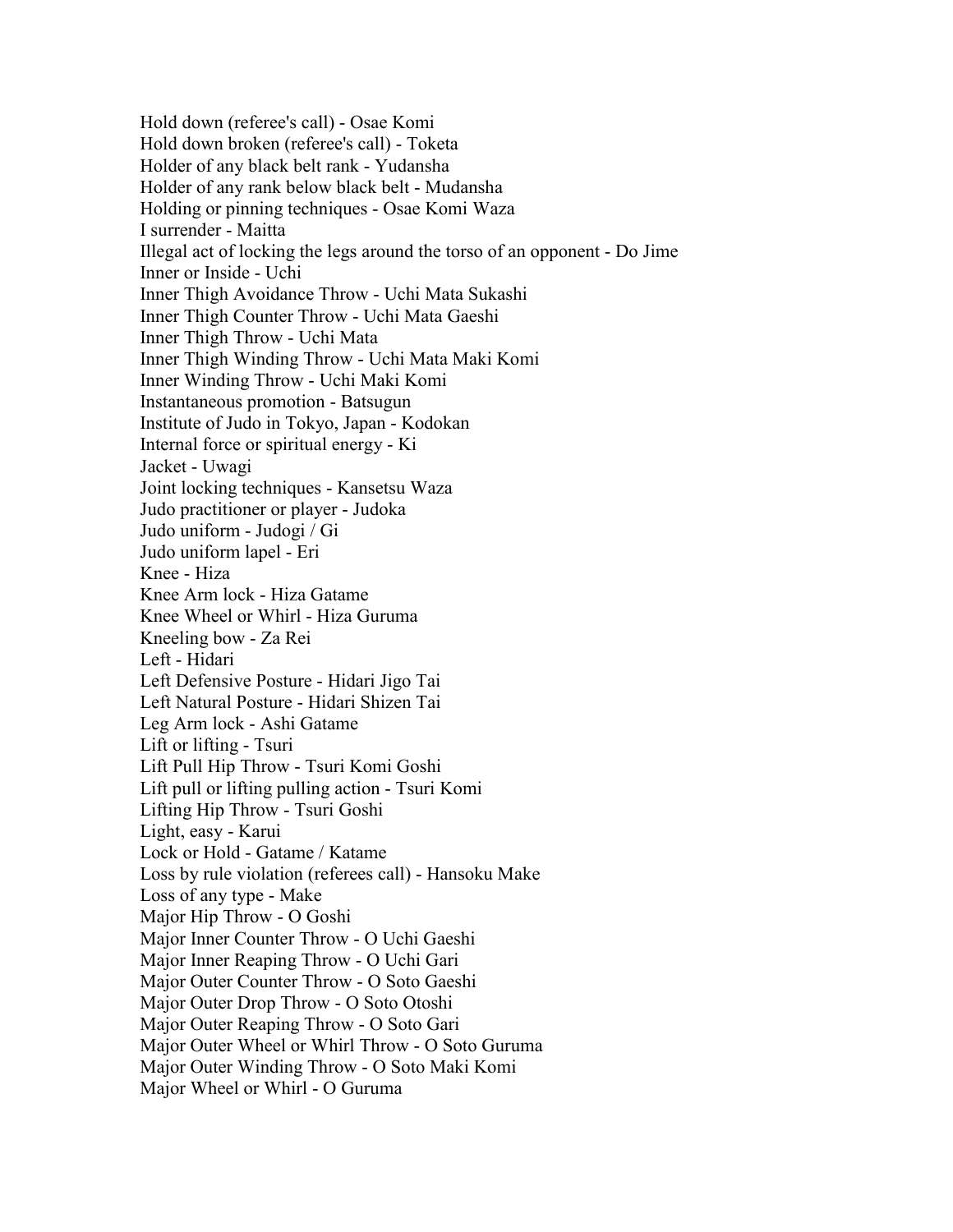Major, great, big or large - O Man for man elimination tournament - Tentori Shiai Martial Arts - Budo Maximum Efficiency Physical Exercise - Seiroyku Zenyo Kokuimin Taiiku Maximum efficiency with minimum effort (Judo Maxim) - Seiroyku Zenyo Meditate - Mokuso Methods of resuscitation used in Judo - Kappo / Katsu Minor Inner Reaping Counter Throw - Ko Uchi Gaeshi Minor Inner Reaping Throw - Ko Uchi Gari Minor Outer Hooking Throw - Ko Soto Gake Minor Outer Reaping Throw - Ko Soto Gari Minor, little or small - Ko Modification or variation of a (technique) - Kuzure Modified Scarf Hold - Kuzure Kesa Gatame Modified Side Four Corners Hold - Kuzure Yoko Shi Ho Gatame Modified Upper Four Corners Hold - Kuzure Kami Shi Ho Gatame Mountain Storm Throw - Yama Arashi Mutual welfare & benefit - Jita Kyoei Naked or Bare Choke - Hadaka Jime Near Waza ari (referee's award) - Yuko Near Yuko (referee's award) - Koka Neck - Kubi Newly certified throwing techniques of Kodokan Judo - Shinmesho No Waza Ninth degree black belt - Kudan No - Iie Normal - Nami Normal Arm lock - Ude Gatame Normal Cross Choke - Nami Juji Jime Normal Walking - Ayumi Ashi Note (referee's call a slight penalty) - Shido Off balancing, part of a throw - Kuzushi One half or Single - Kata Ha One Leg Entanglement Throw - Kawazu Gake 1 One Point (referees call) - Ippon Opposite side gripping (right vs. left) - Kenka Yotsu Outer Winding Throw - Soto Maki Komi Outside area - Jogai Outside or Outer - Soto Pants - Zubon Past Master of Judo (title traditionally applied only to Dr. Jigoro Kano) - Shihan Person performing the technique - Tori Person receiving the technique - Uke Philosophy or way of life. - Do Please - Onegai Shimasu Power or drawing hand, lifting hand (usually the lapel hand) - Tsuri Te Power; Using one's strength - Chikara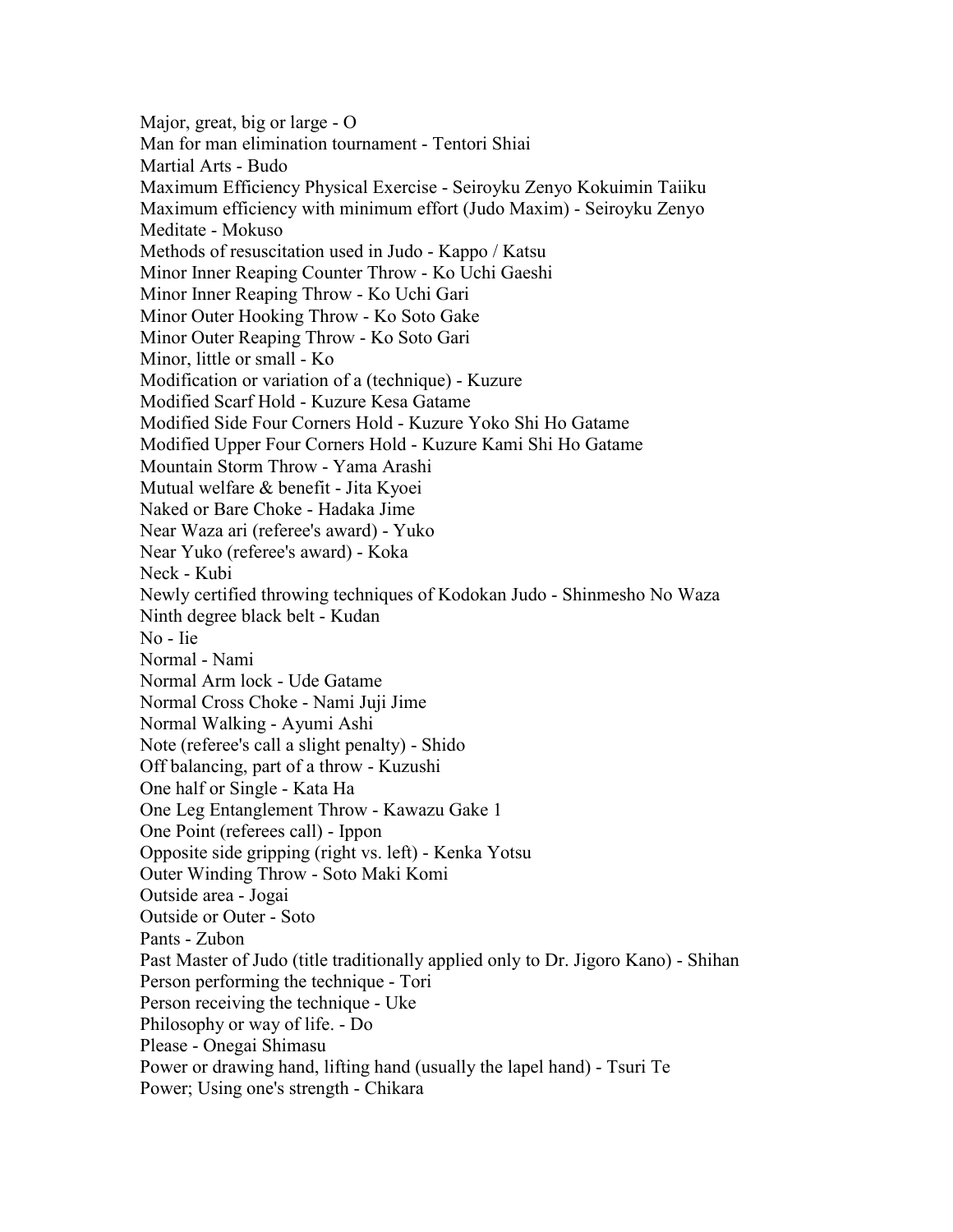Practice Hall for Judo - Dojo Practice in general - Keiko Practice in pairs - Sotai Renshu Prop, propping or supporting - Sasae Propping Lift Pull Foot Throw - Sasae Tsuri Komi Ashi Pull or pulling - Hiki Pull or pulling - Komi Pulling or locking hand (usually the sleeve hand) - Hiki Te Push - Osu Reaping action done with the leg - Gari Rear Hip Throw - Ushiro Goshi Rear, Back or backward - Ushiro Red - Aka Referee - Shimpan Repetition attack practice with a partner without throwing - Uchi Komi Reverse - Gyaku Reverse Cross Choke - Gyaku Juji Jime Reverse Scarf Hold - Ushiro Kesa Gatame Reverse side, back - Ura Rice Bag Reversal Throw - Tawara Gaeshi Right - Migi Right Defensive Posture - Migi Jigo Tai Right Natural Posture - Migi Shizen Tai Sacrifice - Sutemi Sacrifice throwing techniques (by falling on one's back or side) - Sutemi Waza Same side gripping (right vs. right,left vs. left) - Ai Yotsu Scarf Hold - Kesa Gatame Scoop up - Sukui Scooping Throw - Sukui Nage Seat of Honor - Kamiza Second class (brown belt) judo rank - Nikyu Second degree black belt - Nidan Second Set of the Gokyo No Waza - Dai Nikyo Seventh degree black belt - Shichidan Shoulder - Kata Shoulder Drop Throw - Seoi Otoshi Shoulder Hold - Kata Gatame Shoulder Throw - Seoi Nage Shoulder Wheel or Whirl Throw - Kata Guruma Shout to gather inner strength - Kiai Side - Yoko Side Dash Throw - Yoko Gake Side Drop Throw - Yoko Otoshi Side falling - Yoko Ukemi Side Four Corners Hold - Yoko Shi Ho Gatame Side of the dojo or tournament mat reserved for senior judoka or officials - Joseki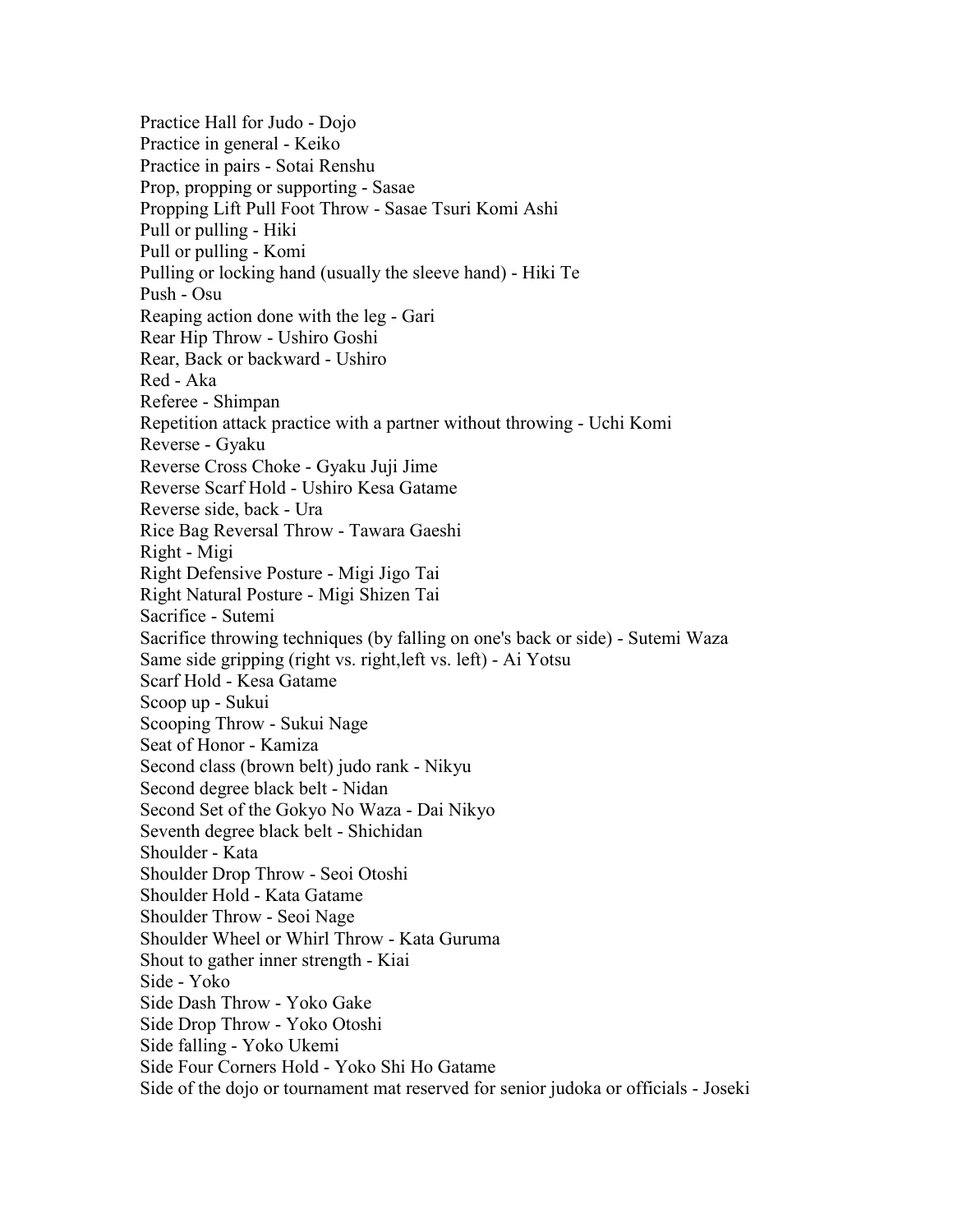Side sacrifice techniques - Yoko Sutemi Waza Side Separation Throw - Yoko Wakare Side Wheel or Whirl Throw - Yoko Guruma Single handed, one hand Kata - Te Single or Half Cross Choke - Kata Juji Jime Single Shoulder (Wing) Choke - Kata Ha Jime Sitting Crossed Legged - Anza Sitting on the knees - Seiza Sixth class judo rank - Rokyu / Rokkyu Sixth degree black belt - Rokudan Sleeve - Sode Sleeve Wheel Choke - Sode Guruma Jime Sliding - Okuri Sliding Lapel Choke - Okuri Eri Jime Slight superiority (contest call) - Kinsa Slow - Osoi Small - Chiisai Soft - Yawarakai Solo practice - Tandoku Renshu Spring Winding Throw - Hane Maki Komi Springing action done with the leg - Hane Springing Hip Counter Throw - Hane Goshi Gaeshi Springing Hip Throw - Hane Goshi Standing bow - Ritsu Rei Standing throwing techniques - Tachi Waza Stomach - Hara Stomach Arm lock - Hara Gatame Stong - Tsuyoi Stop (referee's call) - Matte Straddle or verticle - Tate Straddling Four Corners Hold - Tate Shi Ho Gatame Straw mats - Tatami Striking Techniques - Ate Waza Striking Techniques to vital areas - Atemi Waza Swallow Counter Throw - Tsubame Gaeshi Sweeping action done with the leg - Barai / Harai Sweeping action done with the leg - Harai / Barai Sweeping Hip Counter Throw - Harai Goshi Gaeshi Sweeping Hip Throw - Harai Goshi Sweeping Lift Pull Foot Throw - Harai Tsuri Komi Ashi Sweeping Winding Throw - Harai Maki Komi Teacher, Instructor - Sensei Technique - Waza Techniques from a supine position - Ne Waza Tenth degree black belt - Judan Thank You - Domo Arigato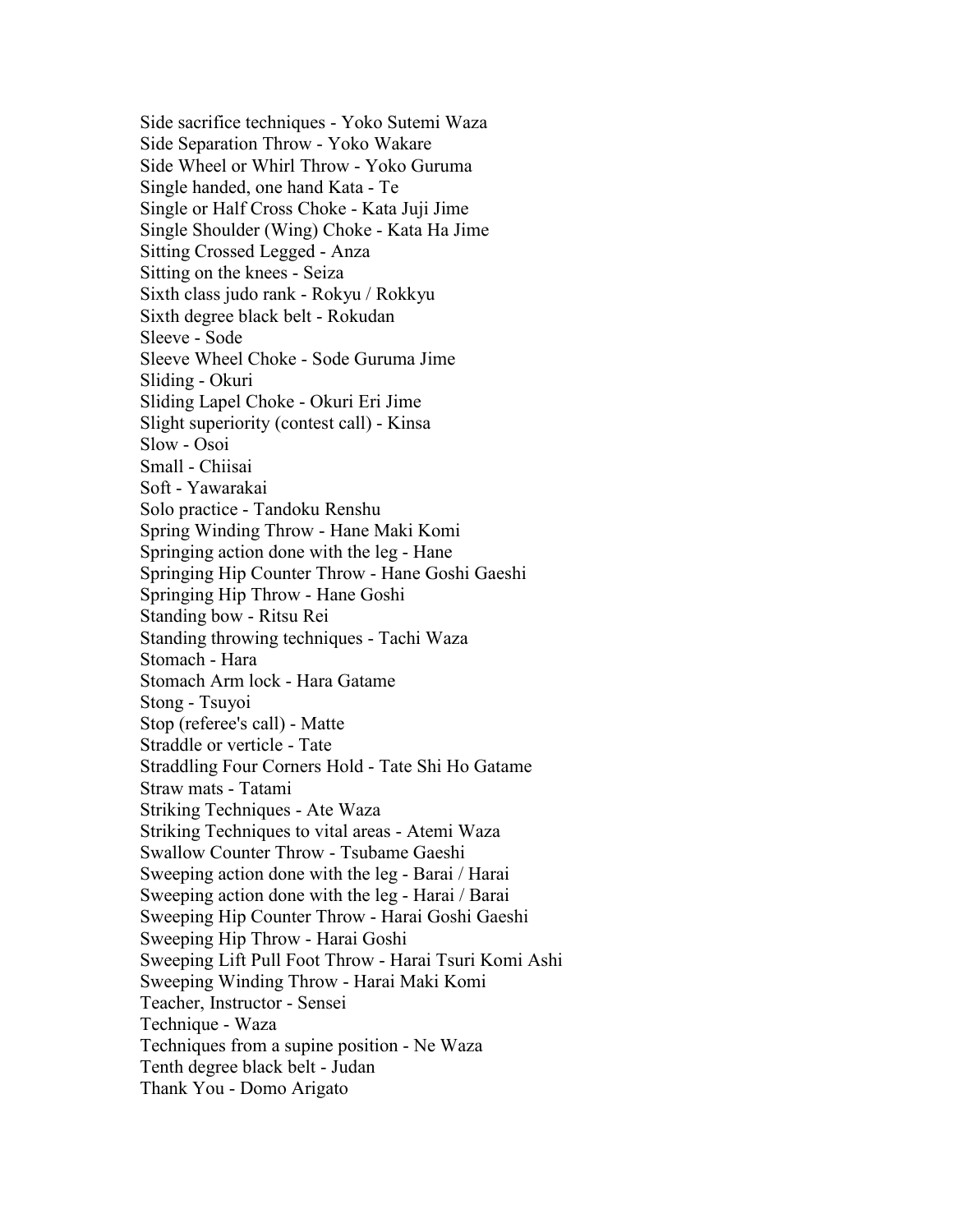That is all (referee's call) - Sore Made The class of ranks in Judo below black belt - Kyu The gentle way - Judo The number 1 - Ichi The number 10 - Ju The number 11 - Juichi The number 12 - Juni The number 13 - Jusan The number 14 - Jushi / Juyon The number 15 - Jugo The number 16 - Juroku The number 17 - Junana / Ju shichi The number 18 - Juhachi The number 19 - Jukyu The number 2 - Ni The number 20 - Niju The number 3 - San The number 4 - Shi / Yon The number 5 - Go The number 6 - Roku The number 7 - Nana / Shichi The number 8 - Hachi The number 9 - Ku The principle of gentleness or giving way - Ju Thigh - Mata / Momo Third class (brown belt) in judo - Sankyu Third degree black belt - Sandan Third Set of the Gokyo No Waza - Dai Sankyo Throw - Nage Throwing techniques - Nage Waza Thrust Choke - Tsuri Komi Jime Time (referees call) - Jikan To make a very big motion - Okiku Toes and ball of the foot - Tsumasaki Tournament - Shiai Transferring or Changing Hip Throw - Utsuri Goshi Triangular - Sankaku Triangular Choke - Sankaku Jime Twelfth degree black belt (held only by Dr. Jigoro Kano) - Junidan Two Hand Reaping Throw - Morote Gari Two Handed Choke - Ryote Jime Up - Uye Upper body - Kami Upper Four Corners Hold - Kami Shi Ho Gatame Valley Drop Throw - Tani Otoshi Warm up exercises in Judo - Jubi Undo